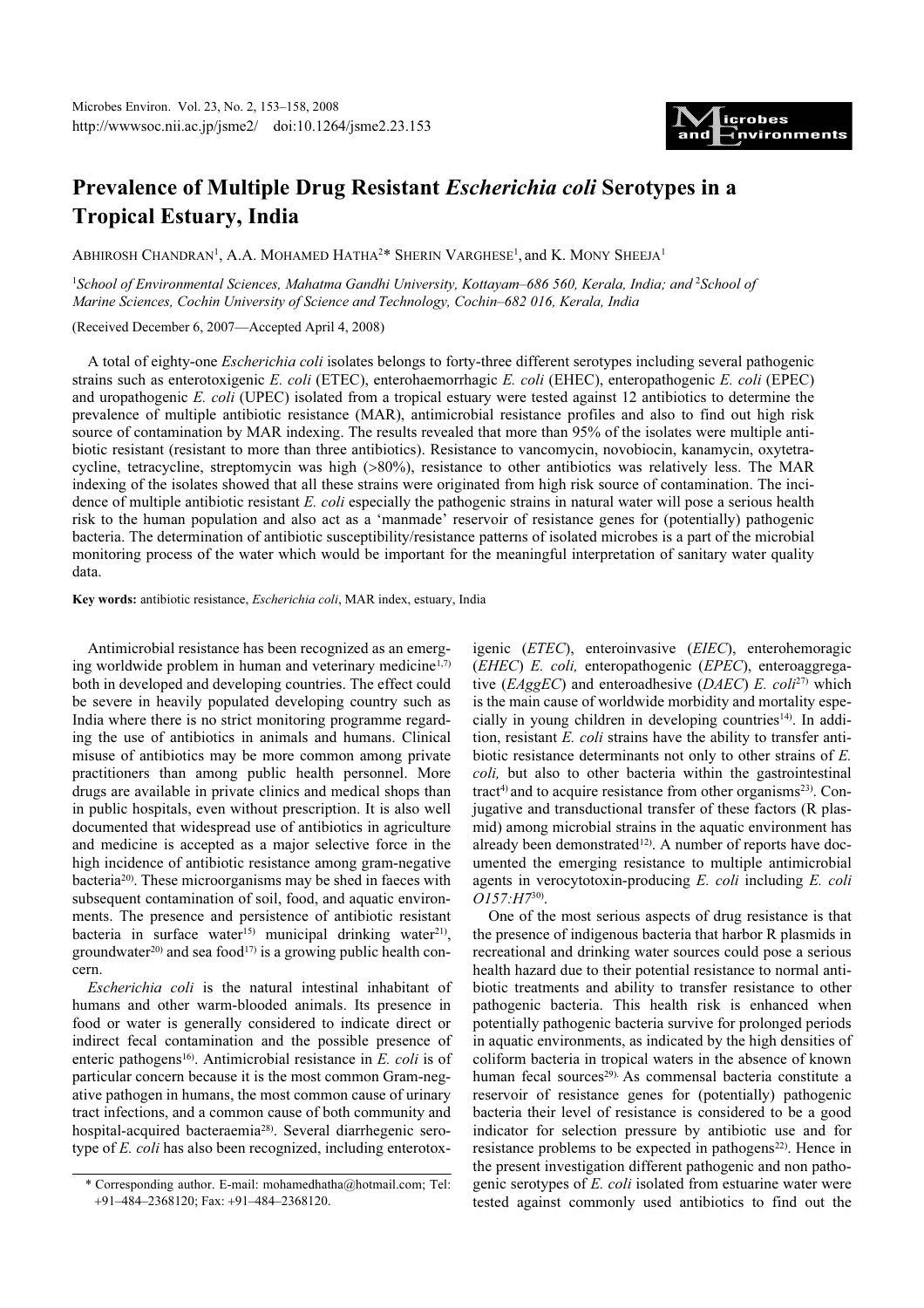prevalence, multiple antibiotic resistance profiles and the high risk source of contamination by MAR indexing.

#### Materials and methods

# Description of the study area

The present study has been carried out in Cochin Estuary, a part of Vembanadu lake, the most important Ramsar site and extensive lake water system in Kerala. It had undergone considerable pollution in the last decade resulting mainly from the development of satellite Township all along the estuary. The pollution of the estuary is mainly of microbial, as the industrial development had declined in this region. The only industry which contributes to microbial pollution of Cochin estuary is seafood industry, as the waste water from many factories, which is rich in organic matter, end up in the estuary. The sampling stations were fixed in an around Cochin city as they were suspected to high level of sewage inputs.

## Collection and Transportation of Samples

The water samples were collected monthly from five different stations along the Cochin estuary for a period of one year from November 2001 to October 2002. The stations were selected based on their closeness to satellite townships and waste input. The water samples were collected between  $7 \text{ am} - 9 \text{ am}$  in sterile plastic bottle (Tarson, India) one foot below the surface to get a better representation of the sample. Water samples were transported to the laboratory in an icebox and subjected to bacteriological examination within 4 hours of collection. The water samples were processed for microbial parameters such as faecal coliform and E. coli.

#### Isolation of and identification of E. coli

A three tube most probable number (MPN) method was used for the isolation of E. coli using EC broth (Hi-Media Laboratories, India) as medium. Ten ml, 1 ml and 0.1 ml of appropriately diluted samples were inoculated into respective dilution tubes containing inverted Durham's tubes. Inoculated tubes were incubated at 44.5°C for 24 hours and observed for growth and gas production. Inocula from tubes showing growth and gas production were streaked on Eosin Methylene Blue (EMB) agar for the isolation of E. coli and



incubated at  $37^{\circ}$ C for 24 hours. Typical *E. coli* like colonies were selected, restreaked to ensure purity and confirmed by Indole, Methyl Red, Voges-Proskauer and Citrate (IMViC) tests. The cultures giving ++−− reaction were confirmed as E. coli. Confirmed E. coli cultures were serotyped at National Salmonella and Escherichia Centre, Kasauli, Himachal Pradesh, India.

### Antibiotic resistance analysis

Antimicrobial susceptibility testing was performed using a disk diffusion method<sup>2)</sup>. Disks with the following drugs and concentration were used. Ampicillin (10 mcg); Amikacin (30 mcg); Chloramphenicol (30 mcg); Ciprofloxacin (10 mcg); Gentamycin (10 mcg); Kanamycin (30 mcg); Nalidixic acid (30 mcg); Novobiocin (30 mcg); Oxytetracyline (30 mcg); Streptomycin (30 mcg); Tetracycline (30 mcg) and Vancomycin (30 mcg).

Pure cultures of different serotypes E. coli were enriched in nutrient broth at 37°C for 6–8 hrs. The cultures were then streaked over previously prepared sterile Muller Hinton agar plates using a sterile cotton swab. The antibiotic disks were dispensed using a disk dispenser sufficiently separated from each other so as to avoid overlapping of inhibition zones. After 30 min the plates were inverted and incubated at 37°C for 16-18 hrs. Results were recorded by measuring the inhibition zones and compared with the interpretive chart of performance standards for antimicrobial disks susceptibility tests, supplied by the Hi-media laboratories, Bombay and classified as resistant, intermediate and sensitive. All the bacteriological media and antimicrobial disks were purchased from Himedia Laboratories, Bombay, India.

MAR index of the individual isolates and sampling station were done according to Krumperman<sup>16</sup>. MAR index of an individual isolate was calculated by dividing the number of antibiotic to which the isolate was resistant by the total number of antibiotics to which the isolate was exposed. The MAR index greater than 0.2 is considered to originating from high risk source of contamination. The MAR index of a sample site or area is calculated by taking the aggregate antibiotic resistance score of all isolate from the sampling station divided by the number of antibiotics tested multiplied by number of isolates from the sample.

#### Results and Discussion

A total of 81 E. coli strains belonging to 43 different 'O' serotypes isolated from five stations in Cochin estuary was tested against 12 different antibiotics. E. coli were isolated consistently from all the stations, though there were differences in their prevalence level (Table 1). The prevalence of the E. coli serotypes revealed remarkable diversity of these strains in the system, which includes potential pathogens such as enterohaemorrhagic E. coli (EHEC), enterotoxigenic E. coli (ETEC), enteropathogenic E. coli (EPEC) and uropathogenic E. coli (UPEC). The EHEC and UPEC level was considerably higher and this is for the first time the isolation of these emerging pathogens is being reported from the Cochin estuary. The interesting observation was that EHEC and UPEC were isolated from the station near to Cochin city, which suggests the possible release of this organisms through hospital waste from many of the hospitals in an around Cochin city. Though prevalence of faecal indicator bacteria from Vembanadu lake has been reported earlier<sup>13)</sup>, serological characterization and existence of different serotypes were not reported so far.

Overall percentage resistance of E. coli against different antibiotics is given in Table 2. Among the antibiotics high resistance was observed against vancomycin (93%) followed Fig. 1. Cochin estuary map showing sampling locations. by novobiocin (91%) kanamycin (85%) and oxytetracycline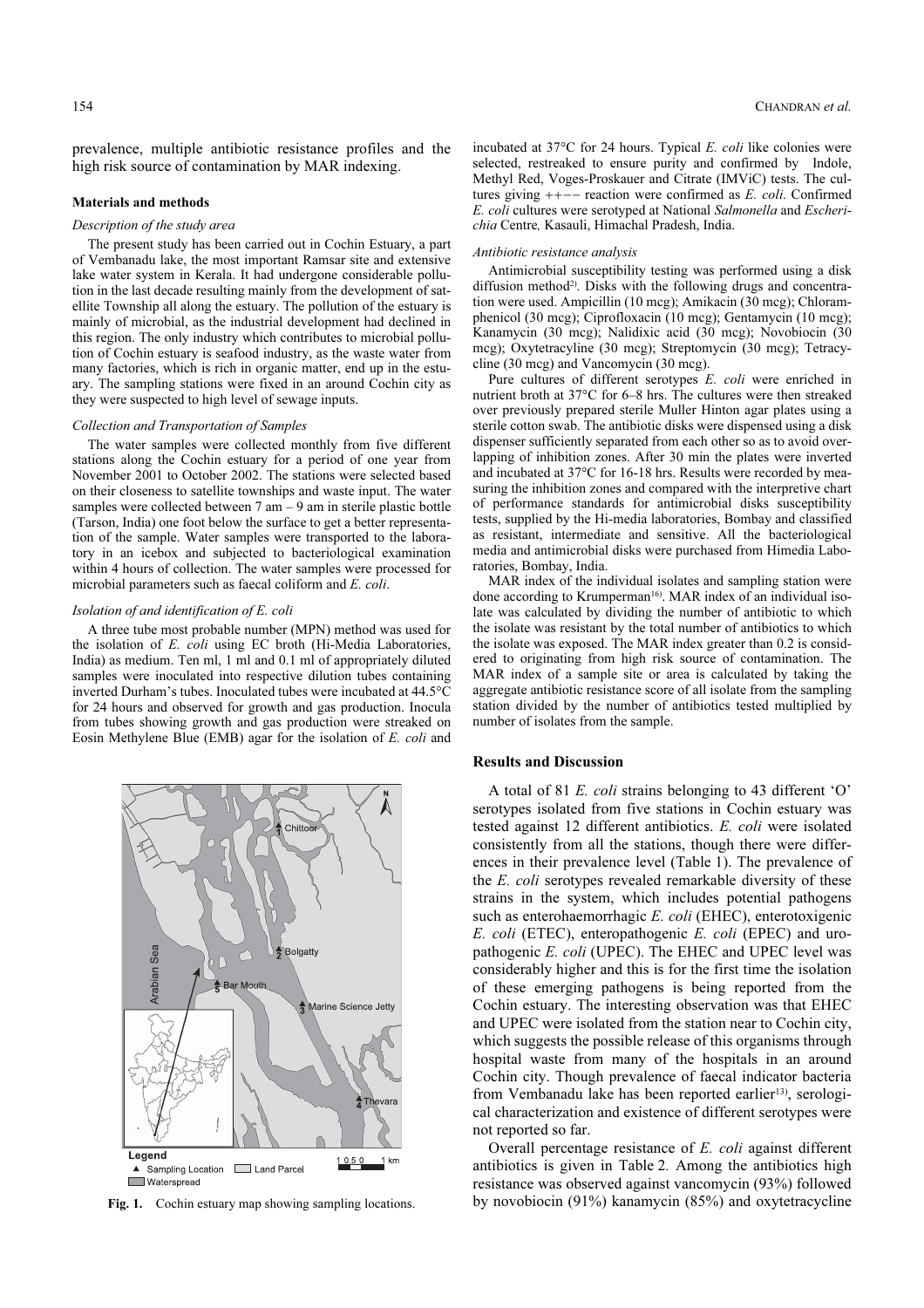Table 1. Different serotypes of *E. coli* and percentage incidence during the study period

| E. coli<br>serotypes | % incidence<br>$(n=81)$ | E. coli<br>serotypes | % incidence<br>$(n=81)$ |
|----------------------|-------------------------|----------------------|-------------------------|
| O1 <sup>a</sup>      | 4.9                     | O63                  | 2.5                     |
| O39                  | 2.5                     | O19                  | 1.2                     |
| O173                 | 1.2                     | O51                  | 2.5                     |
| O78 <sup>b</sup>     | 1.2                     | O139 <sup>b</sup>    | 2.5                     |
| O157 <sup>c</sup>    | 3.7                     | O86 <sup>d</sup>     | 1.2                     |
| O8 <sup>b</sup>      | 2.5                     | O113 <sup>c</sup>    | 1.2                     |
| O101                 | 7.4                     | O150                 | 1.2                     |
| O91 <sup>d</sup>     | 1.2                     | O32                  | 1.2                     |
| O165                 | 2.5                     | O135                 | 1.2                     |
| O106                 | 1.2                     | O102                 | 1.2                     |
| O22 <sup>a</sup>     | 4.9                     | O15 <sup>c</sup>     | 1.2                     |
| O104                 | 1.2                     | O29                  | 1.2                     |
| O107                 | 1.2                     | O <sub>9</sub>       | 3.7                     |
| $O25^b$              | 8.6                     | O88                  | 2.5                     |
| O14                  | 1.2                     | O80                  | 1.2                     |
| O69                  | 2.5                     | O131                 | 1.2                     |
| O117 <sup>c</sup>    | 1.2                     | O66                  | 1.2                     |
| O105                 | 1.2                     | O30                  | 1.2                     |
| O156                 | 3.7                     | O <sub>20</sub>      | 1.2                     |
| O113                 | 1.2                     | $O2^a$               | 1.2                     |
| O60                  | 1.2                     | O116 <sup>b</sup>    | 1.2                     |
| O33                  | 7.4                     | UTe                  | 3.7                     |
|                      |                         |                      |                         |

<sup>a</sup>Uropathogenic *E. coli* (UPEC), <sup>b</sup>Enterotoxigenic *E. coli* (ETEC), <sup>c</sup>  ${}^{\text{c}}$ Enterohaemorrhagic *E. coli* (EHEC), <sup>d</sup> Enteropathogenic *E. coli* (EPEC) <sup>e</sup> Uuntypable

**Table 2.** Percentage antibiotic resistance of E. coli strains  $(n=81)$  isolated from Cochin Estuary

| Name of Antibiotic    | Percentage of resistance |  |  |
|-----------------------|--------------------------|--|--|
| Ampicillin $(A)$      | 62                       |  |  |
| Amikacin (Ak)         | 50                       |  |  |
| Chloramphenicol $(C)$ | 10                       |  |  |
| Ciproflox (Cf)        | 30                       |  |  |
| Gentamycin (G)        | 14                       |  |  |
| Kanamycin $(K)$       | 85                       |  |  |
| Nalidixic acid (Na)   | 36                       |  |  |
| Novobiocin (Nv)       | 91                       |  |  |
| Oxytetracycline (O)   | 84                       |  |  |
| Streptomycin (S)      | 80                       |  |  |
| Tetracycline (T)      | 83                       |  |  |
| Vancomycin(Va)        | 93                       |  |  |
|                       |                          |  |  |

(84%). The least resistance was detected against Chloramphenicol and Gentamycin. Several authors reported varying degrees of resistance of E. *coli* to some of these antibiotics. McKeon *et al.*<sup>20)</sup> observed that the resistance against novo-<br>biocin, ampicillin and tetracycline are most common among biocin, ampicillin and tetracycline are most common among Gram negative bacteria in water. A high ampicillin resistance was noted from rural and urban waters<sup>3)</sup> and much lower resistance to ampicillin were reported by Parveen *et al.*<sup>25)</sup>.<br>Amundsen *et al*<sup>1</sup>) observed the most common resistance Amundsen *et al.*<sup>1)</sup> observed the most common resistance<br>directed towards amnicillin cenhalothin nitrofurantoin and directed towards ampicillin, cephalothin, nitrofurantoin, and tetracycline. Gomathinayagam *et al.*<sup>9)</sup> reported that *E. coli* showed predominant resistance to penicillin G. novobiocin showed predominant resistance to penicillin G, novobiocin and neomycin. Lin et  $al$ <sup>18</sup> observed a high resistance of

enteric bacteria against novobiocin and ampicillin and also suggests that environmental, industrial and/or human activities impact on the level of antibiotic resistance in the environment.

The results of the antibiotic resistance analysis revealed that more than 95% of E. coli was multiple antibiotic resistant. MAR index and resistant pattern of E. coli serotypes is represented in Table 3. Among all the serotypes 72 different resistance patterns were observed and the MAR index ranged from 0.25-1. Interestingly all of the emerging pathogenic serotypes such as *EHEC*, *ETEC*, *EPEC* and *UPEC* were multiple antibiotic resistant and the number of antibiotics to which these organisms were resistant ranged from 3 to 10. The most common resistance pattern observed among all the serotypes was ampicillin, amikacin, ciprofloxacin, gentamycin, kanamycin, nalidixic acid, novobiocin, oxytetracyline, streptomycin, tetracycline, vancomycin. Cardonha et  $al$ .<sup>6)</sup> reported almost 36% of the E. coli strains isolated from water was resistance to more than one antibiotic including enteroinvasive (O143, O112 and O124) and enteropathogeic (O111 and O125) serotypes. The multiple antibiotic resistance among these human pathogens is worrisome because disease caused by these organisms will be very difficult to treat and they are the main cause of child hood diarrhea worldwide with over 2 million deaths occurring each year<sup>14)</sup>. It is thus imperative that the determination of antibiotic susceptibility/resistance patterns of isolated microbes is a part of the microbial monitoring process of the water.

The incidence of MAR organisms is higher in the present study (95%) when compared to earlier investigations in India;  $45\frac{620}{1}$  32% Gaur *et al.*<sup>8</sup>) and Ramteke<sup>26</sup> and 80% by<br>Parveen *et al.*<sup>25</sup>) clearly indicating the increasing trend in the Parveen *et al.*<sup>25</sup>) clearly indicating the increasing trend in the spread of drug resistant bacteria. The level of antibiotic resisspread of drug resistant bacteria. The level of antibiotic resistance observed in this study was also greater than that of previous reports from urban and rural water by Kaspar et al.<sup>15)</sup>. They found that 90% of all isolates were resistant to one or more antibiotics. In another study, investigators showed that 80% of strains from municipal waste, river and estuarine water displayed antibiotic resistance<sup>31</sup>). Much lower resistance, ranging from 31 to 75%, has been reported for E. coli isolates from various aquatic environments<sup>9,10,24</sup>). Recently Kumar *et al.*<sup>17</sup> reported that Seafood from India contains<br>multiple antibiotic resistant strains of  $F$  coli which may multiple antibiotic resistant strains of E. coli which may serve as a reservoir for antibiotic resistance genes in the aquatic environment and pose a greater risk in the form of transfer of resistance to other pathogenic bacteria.

The occurrence of antibiotic resistance among E. coli isolates is probably due to widespread use of chemotherapeutic drugs and may reflect the occurrence of plasmid transfer in the alimentary tract of humans and in the microbial milieu of sewerage system $10,19$ ). Recent studies have shown that antibiotics can accumulate in the environment, and even persist for up to a year<sup>33)</sup>. It has been well documented that plasmid exchange readily occurs between E. coli and other coliform bacteria in stagnant areas of waste water systems<sup>11).</sup> It has been also suggested that MAR microorganisms are fit than its nonresistant counterpart and is therefore able to survive under harsh conditions<sup>5)</sup>.

The multiple antibiotic resistance indexing of the isolates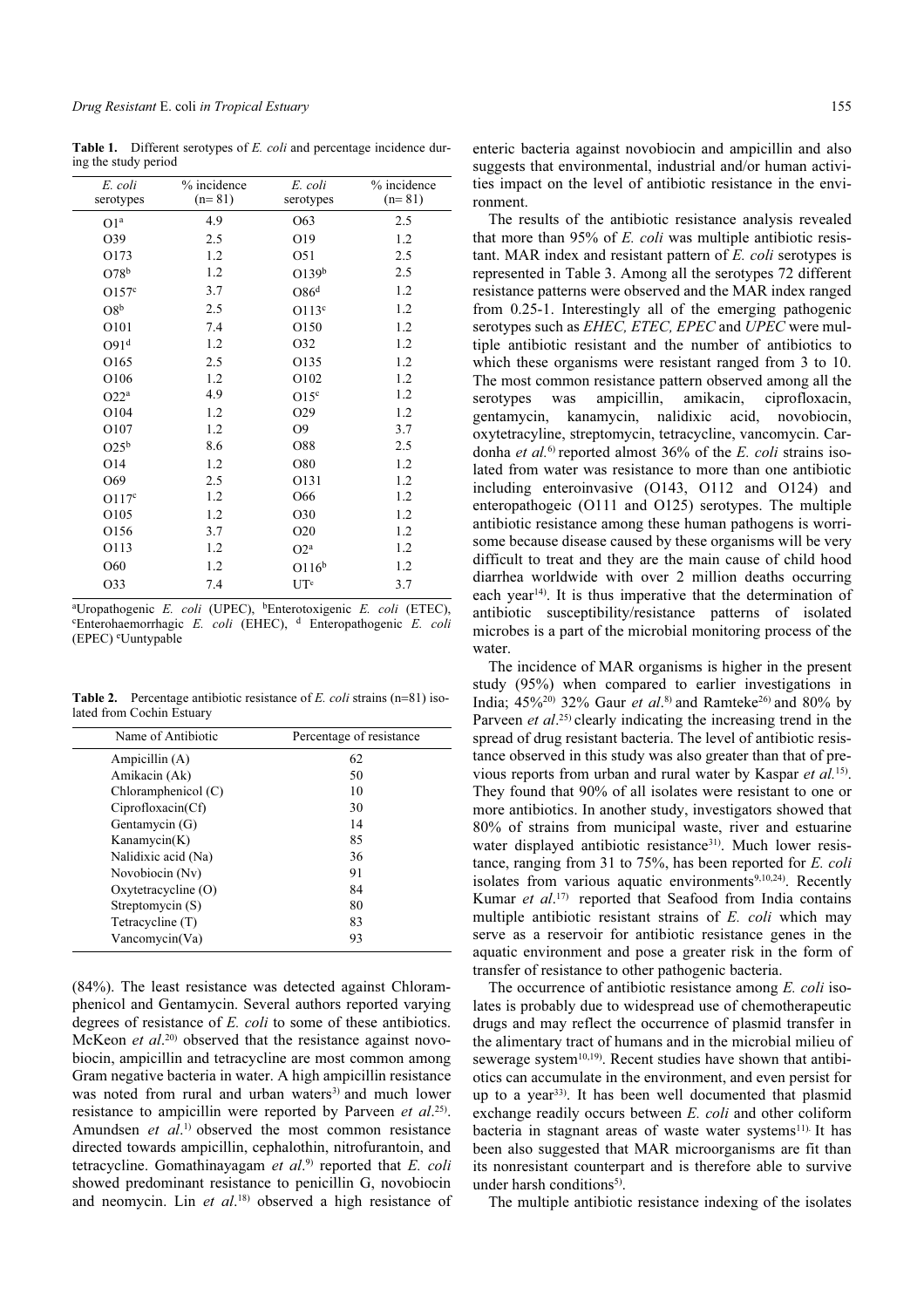| E. coli serotypes | Mar Index | Resistance pattern   | E. coli serotypes | Mar Index | Resistance pattern |
|-------------------|-----------|----------------------|-------------------|-----------|--------------------|
| O1 <sup>a</sup>   | 0.58      | Cf KNvOSTVa          | O33               | 0.75      | AkCKNaNvOSTVa      |
| O1 <sup>a</sup>   | 0.75      | AkCfKNaNvOSTVa       | O33               | 0.75      | AkCCfKNvOSTVa      |
| O1 <sup>a</sup>   | 0.66      | AkCfKNvOSTVa         | O33               | 0.58      | AKNvOSTVa          |
| O39               | 0.41      | KNvOSVa              | O63               | 0.83      | ACCfGKNaNvOTVa     |
| O39               | 0.66      | CfKNaNvOSTVa         | O63               | 0.58      | <b>AAkKNv OTVa</b> |
| O173              | 0.66      | AAkKNvOSTVa          | O156              | 0.5       | KNv OSTVa          |
| O78 <sup>b</sup>  | 0.83      | AAkCfGKNvOSTVa       | O156              | 0.75      | AAkCfKNaNvOSVa     |
| O157 <sup>c</sup> | 0.58      | AkKNvOSTVa           | O156              | 0.75      | AAkCfKNv OSTVa     |
| O157 <sup>c</sup> | 0.66      | AAkKNvOSTVa          | O113 <sup>c</sup> | $0.5\,$   | AkKNvOTVa          |
| $\rm{O8}^b$       | 0.66      | AAkKNvOSTVa          | O22 <sup>a</sup>  | 0.66      | AAkKNvOSTVa        |
| O8 <sup>b</sup>   | 0.83      | AAkCCfGKNvOTVa       | O22 <sup>a</sup>  | 0.66      | AkCKNvOSTVa        |
| O101              | 0.91      | AAkCfGKNaNvOSTVa     | O22 <sup>a</sup>  | 0.66      | <b>ACKNvOSTVa</b>  |
| O101              | 0.5       | <b>ACfKNaNv ST</b>   | O22 <sup>a</sup>  | 0.5       | CNvOSTVa           |
| O101              | 0.5       | <b>KNvOSTVa</b>      | O102              | 0.83      | AAkCKNaNvOSTVa     |
| O91 <sup>d</sup>  | 0.58      | AAkKNvOTVa           | O117 <sup>c</sup> | 0.83      | AAkCfKNaNvOSTVa    |
| O165              | 0.66      | A AkKNvOSTVa         | $O2^a$            | 0.66      | AAkKNvOSTVa        |
| O165              | 0.58      | AKNvOSTVa            | O105              | 0.5       | KNvOSTVa           |
| O106              | 0.66      | AAkKNvOSTVa          | O60               | 0.5       | KNvOSTVa           |
| O104              | 0.83      | AAkCfKNaNvOSTVa      | O116 <sup>b</sup> | 0.58      | ANaNvOSTVa         |
| O107              | 0.58      | AKNvOSTVa            | O150              | 0.75      | AAkNvKNvOSTVa      |
| O14               | 0.41      | KNvSTVa              | O132              | 0.75      | AAkGKNvOSTVa       |
| O69               | 0.66      | AAkKNvOSTVa          | O135              | 0.5       | ANaNvOTVa          |
| O69               | 0.75      | AAkKNaNvOSTVa        | $O15^c$           | 0.75      | AAkKNvOSTVa        |
| O19               | 0.58      | ANaNvOSTVa           | O29               | 0.75      | ACfKNaNvOSTVa      |
| O51               | 0.66      | AKNaNvOSTVa          | O <sub>9</sub>    | 0.75      | ACfKNaNvOSTVa      |
| $O25^b$           | 0.58      | AKNv OSTVa           | O <sub>9</sub>    | 0.75      | AkCfKNaNvOSTVa     |
| $O25^b$           | 0.33      | NvOSVa               | O <sub>9</sub>    | 0.5       | AKNaNvOVa          |
| $O25^b$           | 0.5       | KNvOSTVa             | O88               | 0.5       | AKNvOTVa           |
| $O25^b$           | 0.5       | <b>KNvOSTVa</b>      | O88               | 0.58      | <b>ACfKNvOTVa</b>  |
| $O25^b$           | 0.58      | <b>AKNvOSTVa</b>     | O80               | 1.0       | AAkCCfGKNaNvOSTVa  |
| O139 <sup>b</sup> | 0.41      | Nv OSTVa             | O131              | 0.75      | ACfkNaNvOSTVa      |
| O139 <sup>b</sup> | 0.25      | Nv OVa               | O66               | 0.5       | KNvOSTVa           |
| $\rm O86^d$       | 0.58      | AKNvOSTVa            | O30               | 0.75      | ACCfKNaNvOSVa      |
| O33               | 0.75      | AkCfGKNvOSTVa        | O20 <sup>d</sup>  | 0.66      | AAkKNvOSTVa        |
| O33               | 0.58      | AkNaNv OSTVa         | $UT^e$            | 0.5       | KNvOSTVa           |
| O33               | 0.41      | KN <sub>v</sub> OTVa | UT <sup>e</sup>   | 0.58      | KNaNvOSTVa         |
|                   |           |                      |                   |           |                    |

Table 3. MAR index and resistant pattern of E. coli serotypes isolated from the estuary

<sup>a</sup>Uropathogenic E. coli (UPEC), <sup>b</sup>Enterotoxigenic E. coli (ETEC), <sup>c</sup>Enterohaemorrhagic E. coli (EHEC), <sup>d</sup>Enteropathogenic E. coli (EPEC) <sup>e</sup>Uuntypable

A-Ampicillin, Ak-Amikacin, C-Chloramphenicol, Cf-Ciprofloxacin, G-Gentamycin, K-Kanamycin, Na-Nalidixic acid, Nv-novobiocin, O-Oxytetracycline, S-Streptomycin, T-Tetracycline, Va-Vancomycin

showed that more than 95% of the isolates originated from high risk source of contamination. According to Krumperman<sup>16)</sup> the choice of MAR index of 0.2 to differentiate between low and high risks contamination is arbitrary. Indices between 0.2 and 0.25 are in a range of ambiguity, and samples in this range require careful scrutiny. The MAR indexing of the isolates in our study ranged from 0.33 to 1 and it is greater than 0.25 and probability originated from high risk source of contamination. We also calculated the FC/FS ratio to find out the source of contamination and it was considered to be human origin. While FC/FS ratio of 4.4 or more indicates pollution from human faecal contamination the values between 0.1 to 0.6 are considered to have originated from non human faecal sources such as poultry, dairy cattle and pig. The MAR index of all the sampling station also exceeded the high risk level (0.25) (Table 4). Here MAR

|          |  | <b>Table 4.</b> Multiple antibiotic resistance index of different sampling |  |  |
|----------|--|----------------------------------------------------------------------------|--|--|
| stations |  |                                                                            |  |  |

| Station No. | No. of <i>E. coli</i><br>isolates | % of isolates<br>resistant to seven<br>or more antibiotic | MAR index of<br>sampling station |
|-------------|-----------------------------------|-----------------------------------------------------------|----------------------------------|
|             | 31                                | 90.32                                                     | 0.68                             |
| 2           | 10                                | 40.00                                                     | 0.46                             |
| 3           | 12                                | 75.00                                                     | 0.64                             |
| 4           | 8                                 | 75.00                                                     | 0.66                             |
|             |                                   | 65.00                                                     | 0.64                             |

index of the different stations exceeded the arbitrary level which revealed that all stations were highly polluted with feacal bacteria originated from high risk source. A similar observation made by Gomathinayagam *et al.*<sup>9)</sup> who reported that the *F* coli isolates from Bhayani river originated from that the E. coli isolates from Bhavani river originated from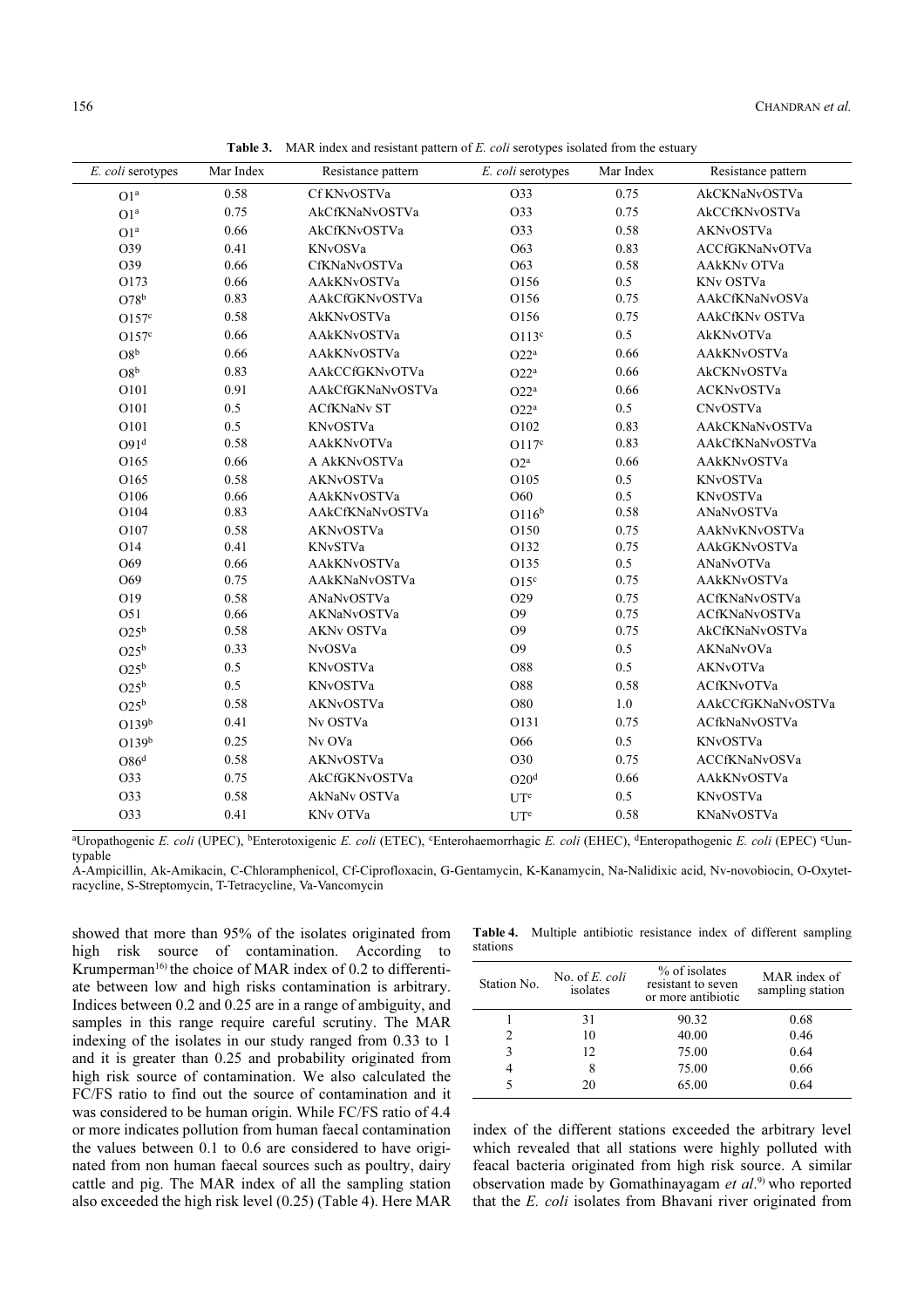high risk sources such as night soil, commercial poultry farms and the MAR index of the sampling location exceeds the high risk level (0.25). Our results substantiate previous observations9,15,16) that urban sources harbour MAR E. coli as our study area located in a highly urban area.

Percentage of isolates resistant to seven or more antibiotic and the MAR index of sampling station from which the samples were taken are given in the Table 4. In station 1 about 90.32% of the isolates were resistant to more than seven antibiotics and the MAR index is 0.68 followed by station 3, 4 and 5 (75% resistance and MAR index 0.64, 75% resistance and MAR index is 0.66, 65% resistance and MAR index 0.64) respectively. In station 2, 40% of the isolates were resistant to more than 7 antibiotics and the MAR index is 0.466. Generally aquatic environments are exposed to wide range of pollutants from different sources by discharged waste. The high prevalence of multiple antibiotic resistant E. coli in all the station studied revealed that frequent discharge of sewage containing antibiotic resistant E. coli into the estuary. The unregulated use of antibiotic in agriculture, medicine might have contributes significantly the high antimicrobial resistance in bacteria and also the runoff from different regions also contribute the high prevalence of the resistant strains in the estuarine water. The rise in frequency of drug resistant isolates supports the view that widespread use of antibiotics results in the selection of resistant strains carrying plasmid encoding resistance<sup>19)</sup>. These resistant strains may spread into different ecological niches including normal intestinal flora leading to a further increase in the number of drug resistant bacteria. The ability of a strain to tolerate drug concentration depends upon the efficacy of expression of a gene encoding for drug resistance.

# Conclusion

The high diversity of MAR E. coli serotypes recorded in the present study indicates its high range of contamination and its presence is a potential health hazard to the people who consume this water for different purposes. Such polluted water is directly or indirectly act as a common source of disease in man and animals. The health hazard imposed by the resistant factor (R-factor) is not restricted to drug resistance; they may enhance the infectivity and virulence of some pathogens. The MAR indexing of the isolates revealed that all E. coli strains originated from high risk source of contamination and also pointing out that the water body is subjected to severe contamination and sewage input from in and around Cochin city and will also act as an artificial 'manmade' reservoir of multiple antibiotic resistance gene for (potentially) pathogenic bacteria. Poor sanitation facilities and inadequate infrastructure to treat and dispose human waste results in the high levels of faecal contamination together with the high levels of multiple antibiotic resistance amongst the isolated enteric bacteria are a major cause for concern. This is likely to have serious consequences for health care management and prevention within the local communities<sup>32)</sup>.

### Acknowledgements

The present study has been carried out as a part of the DST FAST TRACT project (SR/OY/LS-18/2001) funded by Department of Science and Technology (DST), Govt. of India. The financial assistance to A.A.M. Hatha to carryout the project is thankfully acknowledged.

#### References

- 1) Amundsen, D., C. Lindholm, S.M. Goyal, and R.A. Robinson. 1988. Microbial pollution of well water in southeastern Minnesota. J. Environ. Sci. Health A23:453–468.
- 2) Bauer, A.W., W.M.M. Kirby, J.C. Skerris, and M. Turck. 1966. Antibiotic susceptibility testing by a standardized single diffusion method. Am. J. Clin. Pathol. 45:493–496.
- 3) Bell, J.B., G.E. Elliott, and D.W. Smith. 1983. Influence of sewage treatment and urbanization on selection of multiple resistance in fecal coliform populations. Appl. Environ. Microbiol. 46:227–232.
- 4) Bettelheim, K.A. 1997. Escherichia coli in the normal flora of humans and animals. In M. Sussman, (ed.), Escherichia coli: Mechanisms of Virulence. Cambridge University Press, New York.
- 5) Bouma, J.E., and R.E. Lenski. 1988. Evolution of a bacteria/plasmid association. Nature 335:351–352.
- 6) Cardonha, A.M.S., R.H.S.F. Vieira, D.P. Rodrigues, A. Macrae, G. Peirano, and G.N.D. Teophilo. 2004. Faecal pollution in water from storm sewers and adjacent seashore in Natal, Rio Grande do Norte, Brazil. Int. Microbiol. 7:213–218.
- 7) Cohen M.L. 2000. Changing patterns of infectious disease. Nature 406:762–67.
- 8) Gaur, A., P.W, Ramteke, S.P. Pathak, and J.W. Bhattacharjee. 1992. Transferable antibiotic resistance among thermotolerant coliforms from rural drinking water in India. Epidemiol. Infect. 190:113–120.
- 9) Gomathinayagam, P., S.A. Davis, A.A.M. Hatha, and P. Lakshmanaperumalsamy. 1994. The risk assesement of faecal contamination by MAR indexing of Escherichia coli. Zentral blatt fur Hygiene and Unwelzmedizin 196:279–283.
- 10) Goyal, S.M., C.P. Gerba, and J.L. Melnick. 1979. Transferable drug resistance in bacteria of coastal coral canal waters and sediment. Wat. Res. 13:349–356.
- 11) Grabow, W.K.O., M. VanZyl, and W.O. Prozesky. 1976. Behavior in conventional sewage purification prosesses of coliform bacteria with transferable or non-transferable drug resistance. Wat. Res. 10:717– 723.
- 12) Hatha, A.A.M., P. Gomathinayagam, and P. Lakshmanaperumalsamy. 1993. Incidence of multiple antibiotic resistant Escherichia coli in the Bhavani river. World J. Microbiol. Biotechnol. 9:609–610.
- 13) Hatha, A.A.M, A. Chandran, and K.M.M. Rahiman. 2004. Prevalence of diarrhegenic serotypes of Escherichia coli and Salmonella in the Cochin estuary. Indian J. Mar. Sci. 33:72–77.
- 14) Kaper J.B., J.P. Nataro, and H.L.T. Mobley. 2004. Pathogenic Escherichia coli. Nat. Rev. 2:123–140.
- 15) Kaspar, C.W., J.L. Burgess, I.T. Knight, and R.R. Colwell. 1990. Antibiotic resistance indexing of Escherichia coli to identify sources of fecal contamination in water. Can. J. Microbiol. 36:891–894.
- 16) Krumperman, P.H. 1983. Multiple antibiotic resistance indexing of Escherichia coli to identify high-risk sources of fecal contamination of foods. Appl. Environ. Microbiol. 46:165–170.
- 17) Kumar H.S., A. Parvathi, I. Karunasagar, and I. Karunasagar. 2005. Prevalence and antibiotic resistance of Escherichia coli in tropical seafood. World J. Microbiol. Biotechnol. 21: 619–623.
- 18) Lin, J., P.T. Biyela, and T. Puckree. 2004. Antibiotic resistance profiles of environmental isolates from Mhlathuze River, KwaZulu-Natal (RSA). Water SA 30:23–28.
- 19) McGowan J.E. Jr. 1987. Is antimicrobial resistance in hospital microorganisms related to antimicrobial use? Bull. NY Acad. Med. 63:253– 268.
- 20) McKeon D.M., J.P. Calabrese, and G.K. Bissonnette. 1995. Antibiotic resistant Gram-negative bacteria in rural groundwater supplies. Wat. Res. 29:1902–1908.
- 21) Moffie, B.G., and R.P. Mouton. 1988. Sensitivity and resistance of Legionella pneumophila to some antibiotics and combinations of antibiotics. J Antimicrob. Chemother. 22:457–462.
- 22) Murray, B.E. 1992. Problems and dilemmas of antimicrobial resis-